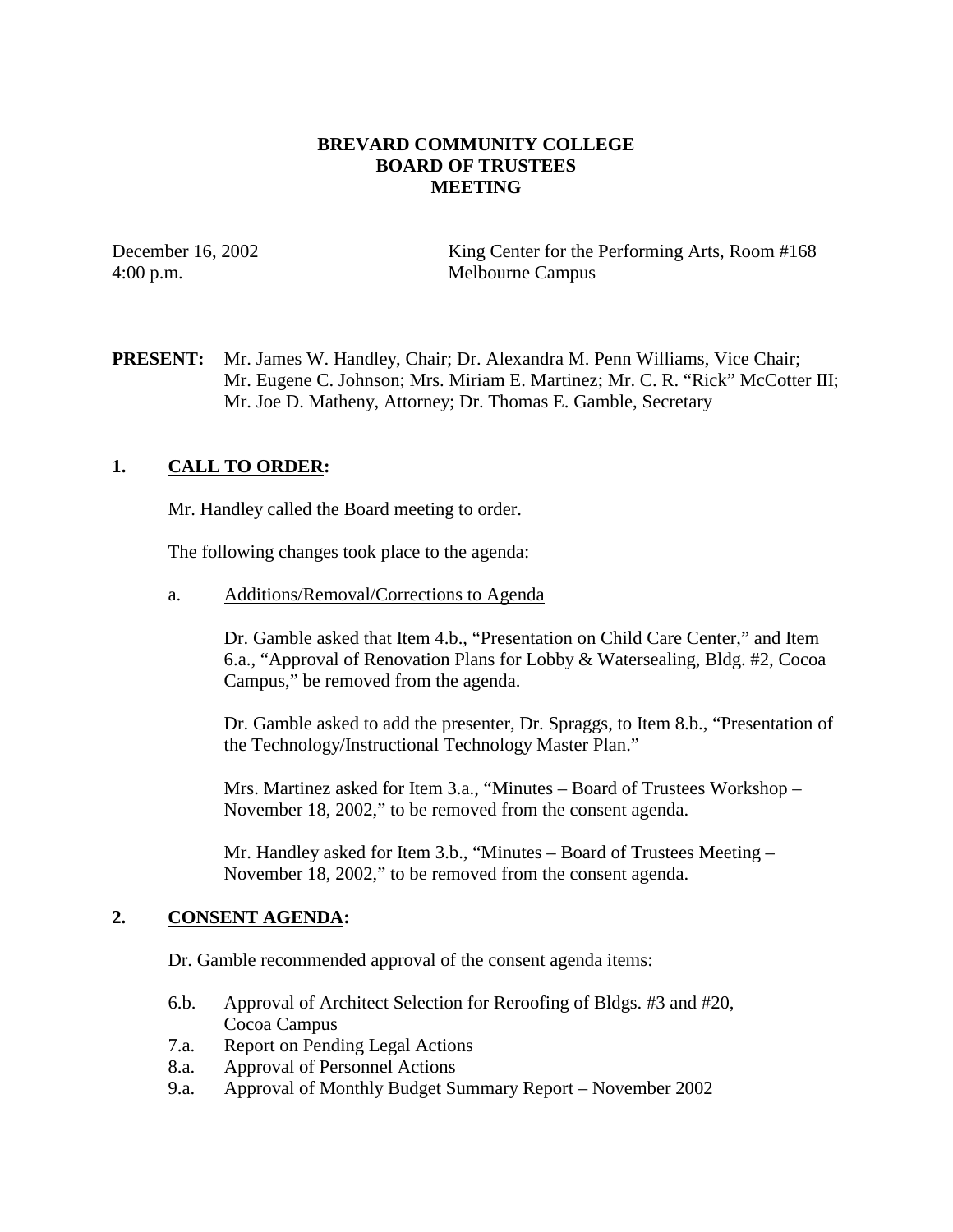Board of Trustees Meeting December 16, 2002 Page -2-

> Mr. McCotter moved approval of the consent agenda items. Mr. Johnson seconded the motion. All those voting in favor of the motion – Handley, Johnson, McCotter, Martinez, and Penn Williams; opposed – none. Motion unanimously approved.

### **3. APPROVAL OF THE OFFICIAL MINUTES OF PREVIOUS MEETINGS:**

#### a. Minutes – Board of Trustees Workshop – November 18, 2002

Mrs. Martinez asked for the minutes to be changed on Page 1, Item 2 "District President's High Priority Projects/Objectives for 2002-2003." It should be changed to read, in the last sentence: "Mrs. Martinez reported that if an objective or project can not be completed on the planned date, this should be reported as soon as known and circumstances and recovery plans discussed."

> Mr. McCotter moved approval of the Board of Trustees Workshop Minutes from November 18, 2002, as amended. Mr. Johnson seconded the motion. All those voting in favor of the motion – Handley, Johnson, McCotter, Martinez, and Penn Williams; opposed – none. Motion unanimously approved.

#### b. Minutes – Board of Trustees Meeting – November 18, 2002

Mr. Handley asked for the minutes to be changed on Page 4, Item 11.b. "Intercollegiate Athletics Task Force." It should be changed to read: "Dr. Fettrow reported the Intercollegiate Athletics Task Force Committee was given the ground rule that whatever they recommended it would need to stay within the budget."

> Mrs. Martinez moved approval of the Board of Trustees Meeting Minutes from November 18, 2002, as amended. Mr. Johnson seconded the motion. All those voting in favor of the motion – Handley, Johnson, McCotter, Martinez, and Penn Williams; opposed – none. Motion unanimously approved.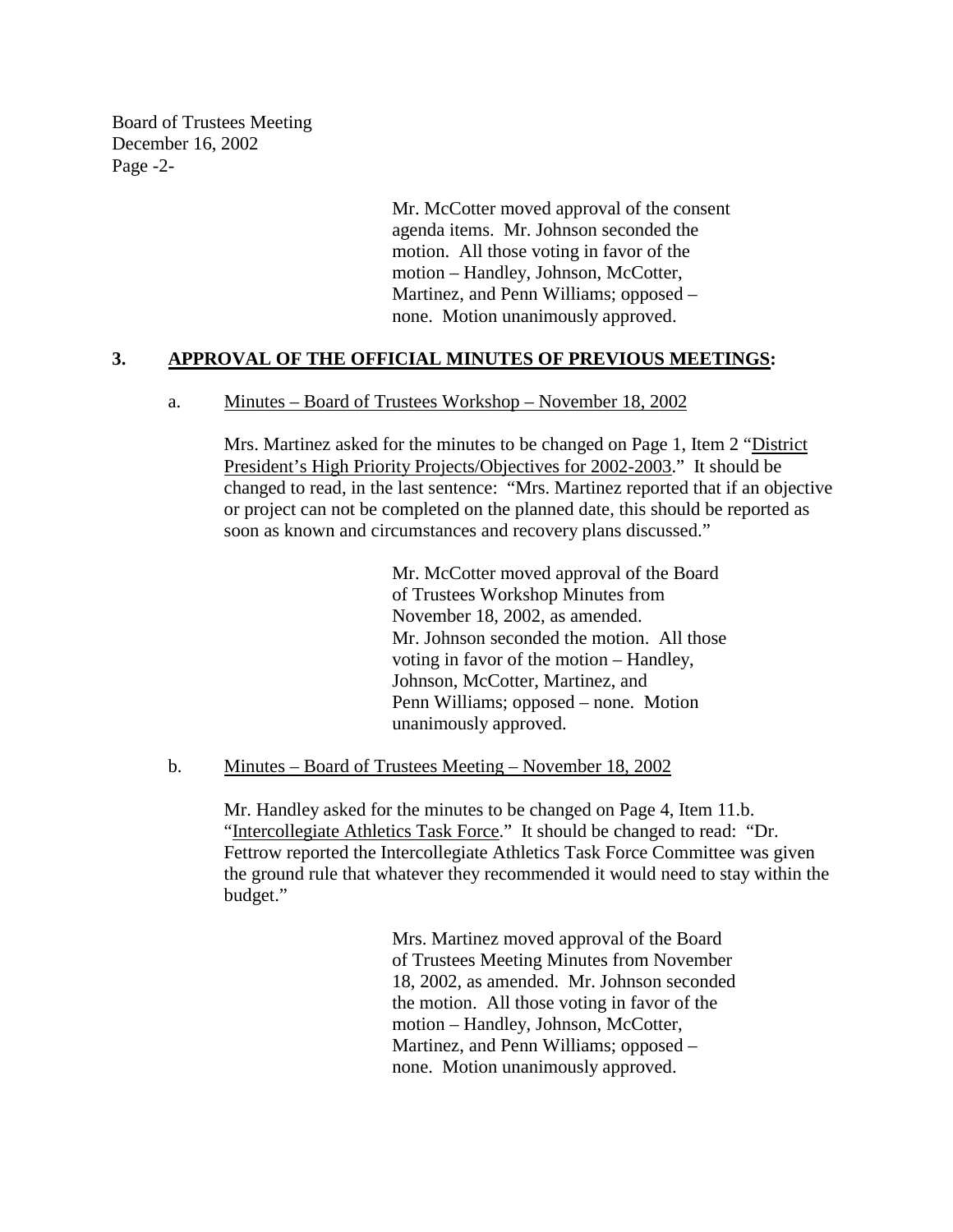Board of Trustees Meeting December 16, 2002 Page -3-

# **4. COMMUNICATIONS:**

a. Presentation on the College Alumni Association – Dr. Armstrong (Addendum)

Dr. Lance Armstrong, President of the Alumni Association Board of Directors, gave a presentation on the status of the BCC Alumni Association. Ms. Debbie Grollmes, BCC Alumni Resource Development Specialist, gave a presentation on the growth of the Alumni Association since the summer of July 2000. The Alumni Association grew from zero members, in the year 2000, to 7,912 members presently. She also reported that 15 of the 28 Florida Community Colleges have an alumni association, with most of them being formed after BCC's Alumni Association was formed.

Mrs. Martinez suggested placing an ad in the King Center program or having information posted in the lobby of the King Center to promote the Alumni Association.

### **5. CITIZEN'S PRESENTATION:**

a. Mr. Scott Anderson – BCC Golf Team

Mr. Anderson thanked the Board of Trustees for retaining the BCC Golf Program and spoke in support of the program.

b. Mr. Brent Naylor – BCC Golf Team

Mr. Naylor thanked the Board of Trustees for retaining the Athletics Department and spoke in support of athletics.

## **6. CONSTRUCTION AND DEVELOPMENT:**

a. Approval of Renovation Plans for Lobby & Watersealing, Bldg. 2, Cocoa Campus – Mr. Little (Addendum)

This item was removed from the agenda by Dr. Gamble.

b. Approval of Architect Selection for Reroofing of Bldgs. #3 and #20, Cocoa Campus – Mr. Little (Addendum)

Approved – consent agenda.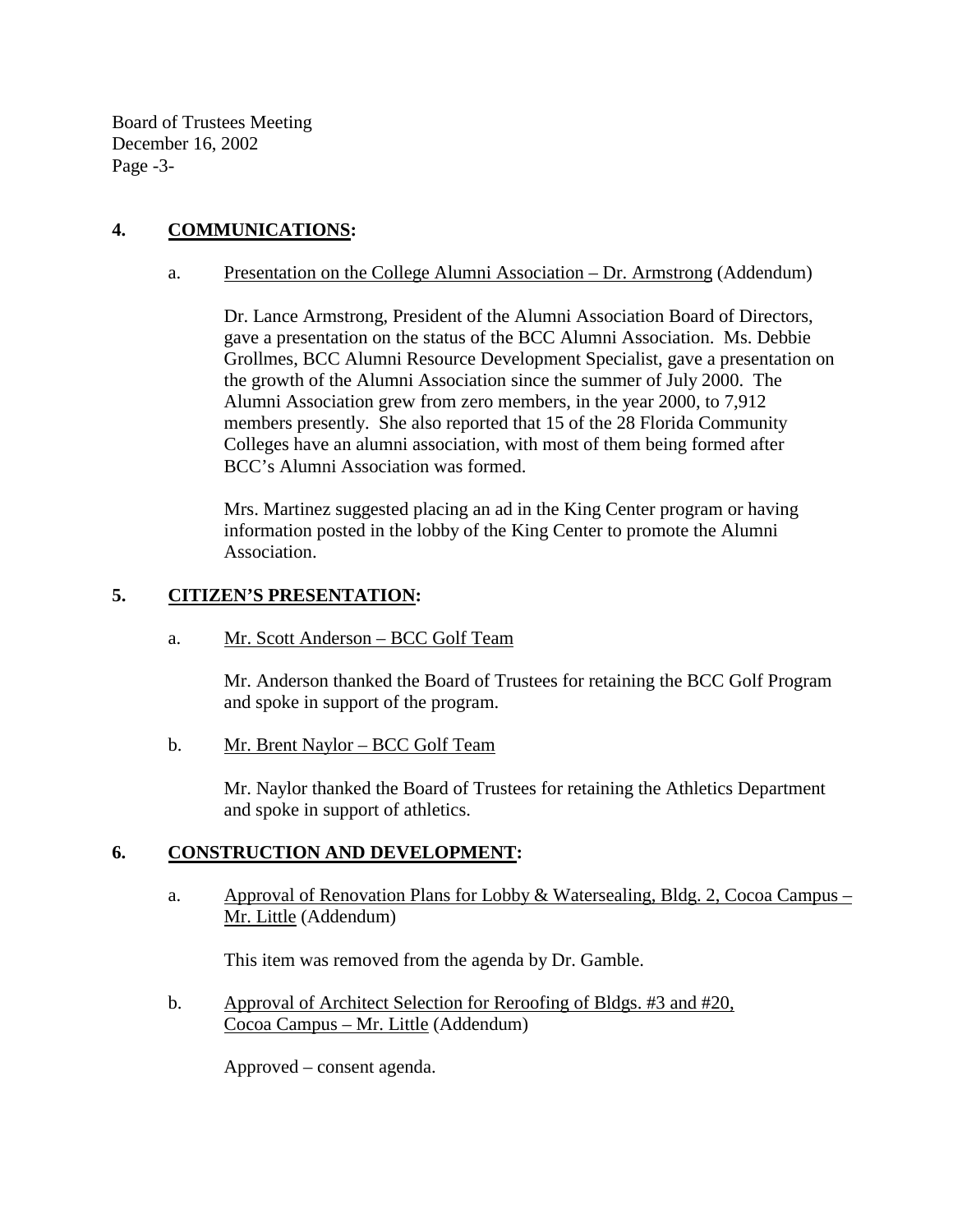Board of Trustees Meeting December 16, 2002 Page -4-

### **7. OLD BUSINESS:**

a. Report on Pending Legal Actions – Mr. Matheny (Addendum)

Approved – consent agenda.

### **8. NEW BUSINESS:**

a. Approval of Personnel Actions – Ms. Oglesby (Addendum)

Approved – consent agenda.

b. Presentation of the Technology/Instructional Technology Master Plan – Mr. Little/Dr. Spraggs (Addendum)

Dr. Larry Spraggs, Titusville Campus President, gave a presentation on the Technology/Instructional Technology Master Plan (Technology Plan) for BCC and reviewed the nine goals. He reported technology is a strong force in higher education in terms of the way business is done and the way it can be conducted and operated. Dr. Spraggs reported the Technology Plan will always be a working document due to constant technology changes.

Dr. Spraggs reported on the approximate expense to converge all communications to digital format using Voice Over Internet Protocol (IP). He indicated the college is currently reviewing a means to update its current system and has not yet made a decision. Dr. Spraggs reported the present system is coming to a point of antiquation, so a determination will need to be made for a solution. Mr. Little reported the Board will be provided with estimates for the cost difference for Voice Over Internet Protocol implementation prior to a request for approval, which will probably be in January or February 2003.

Dr. Spraggs explained the goal of adopting a total web-based environment pertains to documents and forms the college employees now utilize. These items would all be made available on the web. Dr. Spraggs also explained that BCC would not have software available online for use, but certain software would have to be utilized to access the web through the Intranet.

Dr. Spraggs discussed that as part of the goals and objectives, the college will be reviewing the use of the Blackboard Company for the online academic support service to determine if there may be other more efficient resources.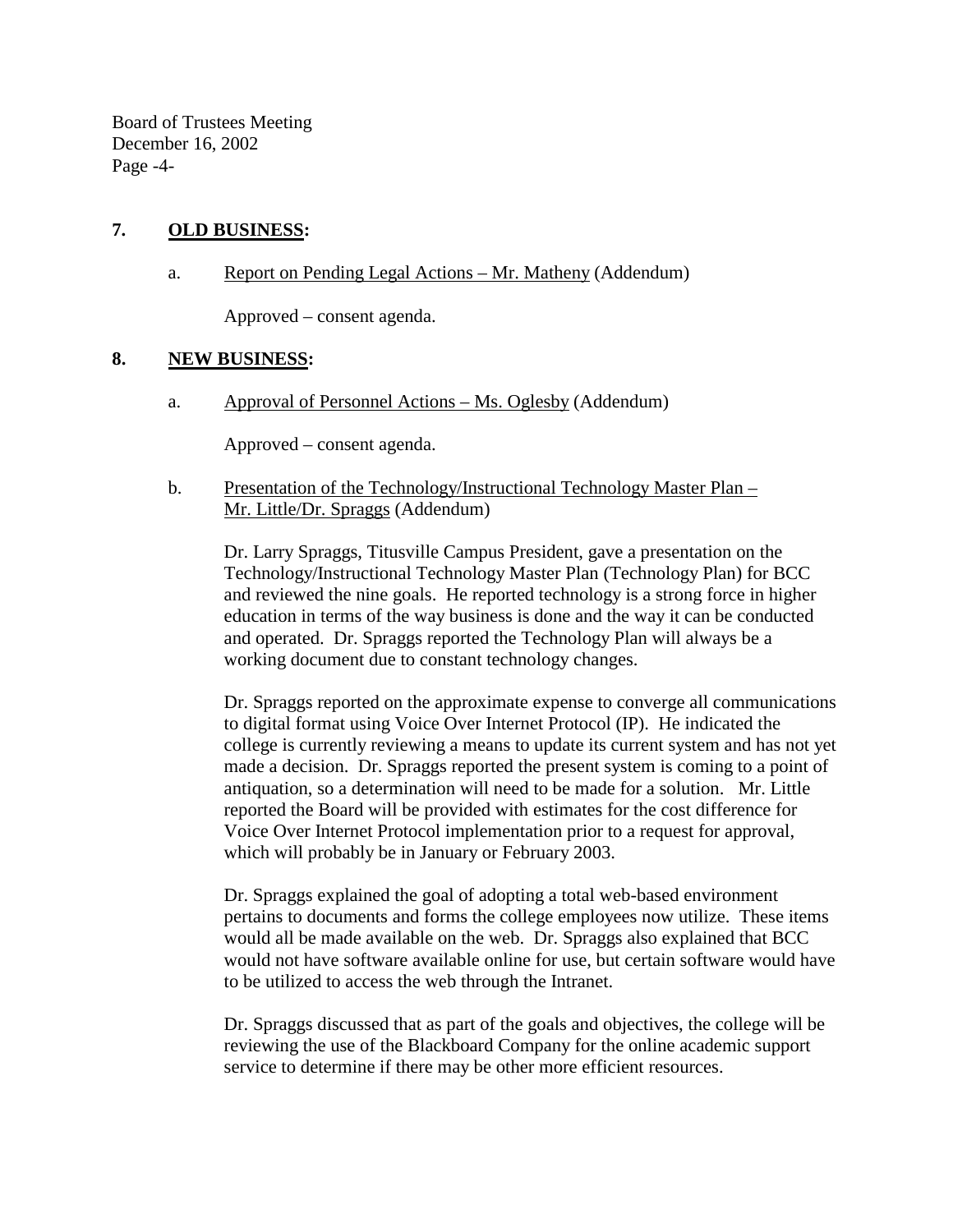Board of Trustees Meeting December 16, 2002 Page -5-

> Mr. Handley asked if there is a community committee as part of the technology plan. Dr. Spraggs indicated feedback is received through various technology advisory committee meetings the college conducts with community representatives.

Mr. Johnson asked if college funding is available to support all of the goals and objectives presented in the Technology Plan. Dr. Spraggs reported Mr. Little will be coordinating funding for the goals and objectives depending on the priority and funding availability.

Dr. Penn Williams expressed concern with the objective of the college going to a totally paperless environment and the security video and communications system. The date listed in the plan to have this in place is 2004 and the date to have a security video and communications system in place is 2003. She felt these dates were unrealistic due to several factors. Mr. Little reported as BCC completed the analysis, it was determined there was not enough funding to move forward with this project.

Dr. Penn Williams asked if the competitors had been identified, specifically in BCC's distance learning area and, if so, if the college obtained information on hardware/software configuration and the expense. Dr. Spraggs reported he was not aware of any specific study, however, reported the plan will be periodically reviewed to determined if modification is required in the dates and goals, as costs of technology change.

Dr. Spraggs reported a "Help Desk" is currently located on each campus linked to a central help desk to assist with technology questions and to provide assistance. Mrs. Martinez cautioned that technology companies are typically working at odds with standardization because they want a way to get their particular equipment or software into businesses and often times that is not the standard.

Mrs. Martinez felt the Technology Plan was a good document for the college's vision as to what areas BCC plans to focus. She recommended BCC determine where it wants to be in the year 2004 and once the "as is" and "should be" are considered, determine what resources are required to reach that goal.

Dr. Penn Williams noted the MIS manpower was not included in the Technology Plan. In addition to the other information provided, the number of hours to accomplish the objectives/goals, along with the ratios such as how many stations are being supported, how many users, and how the cost has been determined should be included in the plan.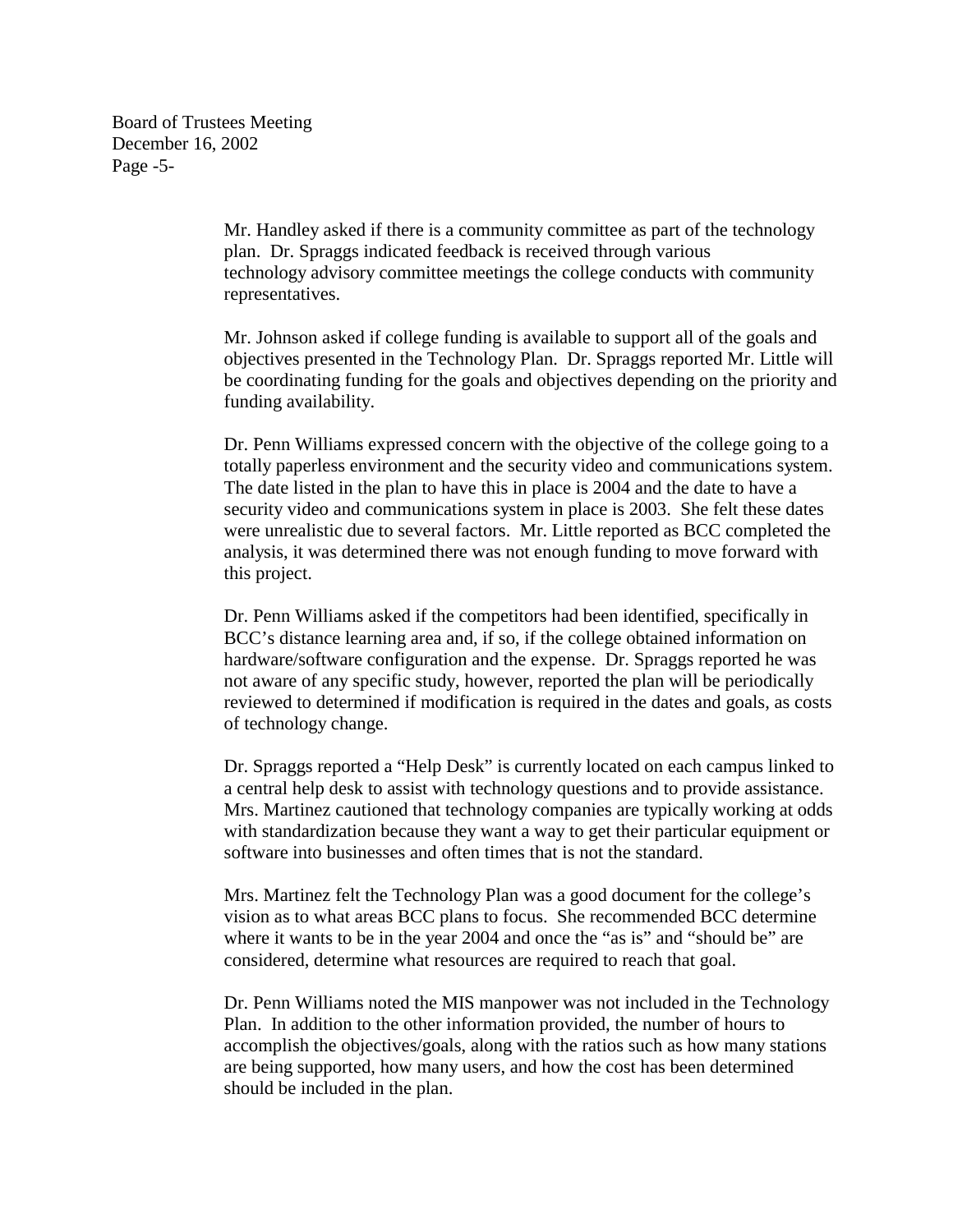Board of Trustees Meeting December 16, 2002 Page -6-

> Dr. Penn Williams felt the Technology Plan is a good vision, however, is vague and lacked definite goals and objectives and dates with a tie-in to budget. Dr. Gamble reported Collegis, a company specializing in technology, is currently reviewing the college's Technology Plan and will be providing BCC with input. Mr. Handley emphasized reliability should be a strong deciding factor when considering new systems.

Dr. Gamble reported the Technology Plan will be brought to the Board at a future workshop.

### c. Request for Board Meeting Agenda Items – Board Members

Dr. Gamble reported the Board was provided a list of topics for future workshops. A new topic was added, which relates to Homeland Security. That will be a presentation at a later date. Dr. Gamble reported the target groups need to be added to the list of workshops, along with Mr. Billings' survey presentation.

### **9. FINANCIAL ACTIONS:**

a. Approval of Monthly Budget Summary Report – November 2002 – Mr. Cherry (Addendum)

Approved – consent agenda.

## **10. REPORT OF THE DISTRICT PRESIDENT:**

### a. Vision Statement of the District President

Dr. Gamble reported that approximately two years ago, there was a question as to whether or not an appropriate vision had been expressed for the college. Dr. Gamble asked the Board for clarification. He reported that he provided the Board members with the official mission statement of the college. Dr. Gamble also provided the Board members with the vision that he has expressed for himself for the college, which is an outline of the direction he intends to take the college. He reported it is more of an operational vision statement.

Mr. Handley reported that when he read the mission statement, he did not see the King Center, Cocoa Village Playhouse, Planetarium, Palm Bay pool, and other community types of items listed.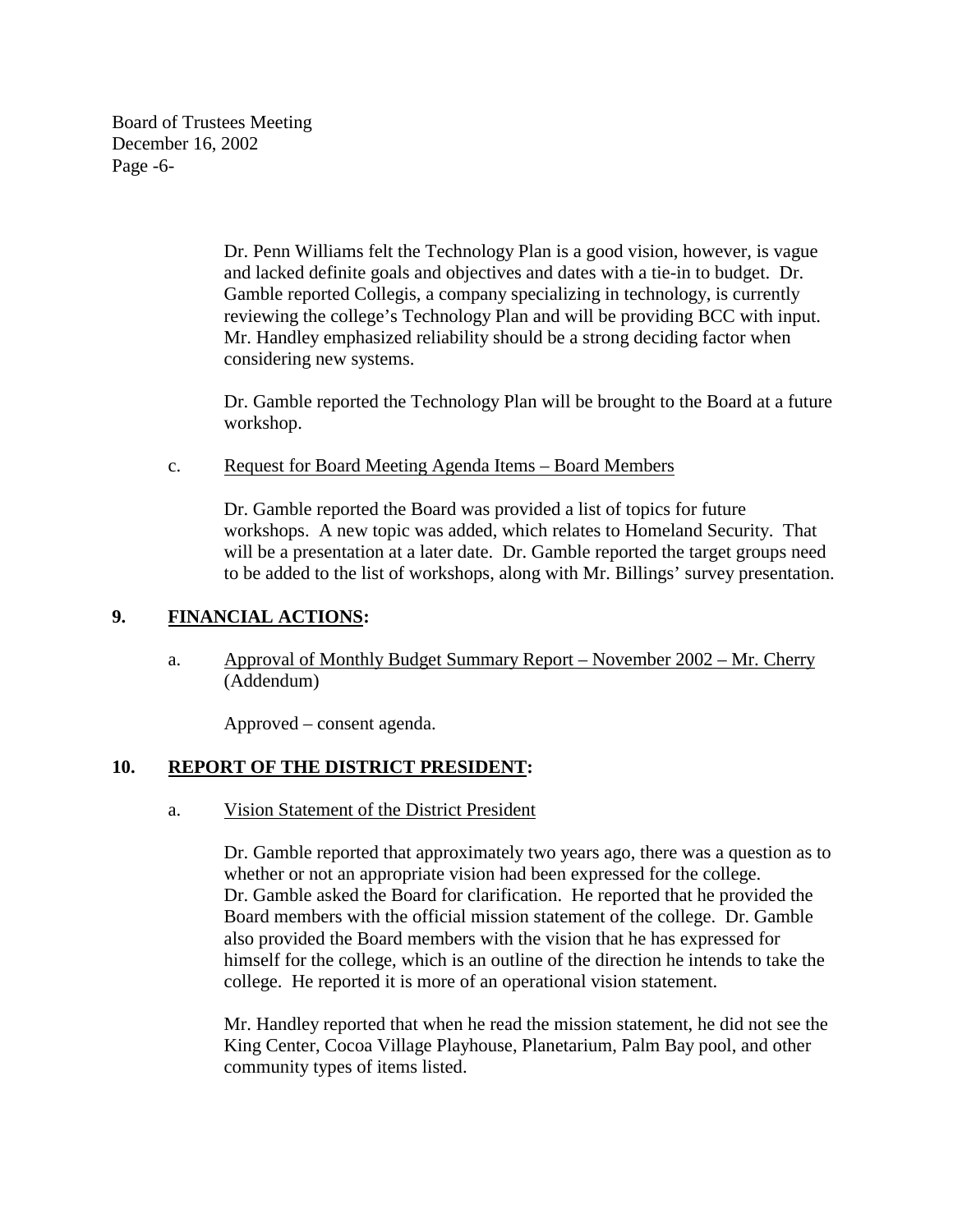Board of Trustees Meeting December 16, 2002 Page -7-

> Mrs. Martinez suggested placing a plus sign under the second bullet, because that is part of enriching and expanding the educational services of the community.

> Mr. Handley reported the Board needs to determine how much of the BCC vision is to support the community, in general, with the facilities such as the King Center and the Cocoa Village Playhouse, that are not specifically educational. Dr. Gamble reported BCC would want to clearly state this in the vision statement. He told the Board members to let him know if they have any concerns or comments regarding the vision statement.

### b. SACS Accreditation Visit

Dr. Gamble reported on the handout he provided the Board members is part of BCC's preparation for the SACS accreditation visit.

### c. Audit Report of BCC Financial Statements as of June 30, 2002

 Dr. Gamble reported on the Audit Report of BCC Financial Statements as of June 30, 2002, which included an opinion that BCC's financial statements were fairly presented in accordance with generally accepted accounting principles and also stated the audit reviewed certain issues of compliance and internal controls. He also reported that no material issues, in either of these areas, were noted. This was a very positive audit for BCC and was a credit to the accounting and business operations.

### d. Winter 2002 Commencement Ceremonies

Dr. Gamble reminded the Board that the Winter 2002 commencement ceremonies will take place on Saturday, December 21, 2002, at 1:00 p.m. and at 4:00 p.m. at the King Center for Performing Arts. He reported BCC is anticipating a total of approximately 800 graduates for the ceremonies.

## **11. COMMITTEE REPORTS:**

a. SACS Committee

Mr. Johnson reported the SACS program is on schedule. Dr. Elva Concha LeBlanc, Chair of the BCC SACS visiting team, visited BCC on December 2, 2002, and the visit went well.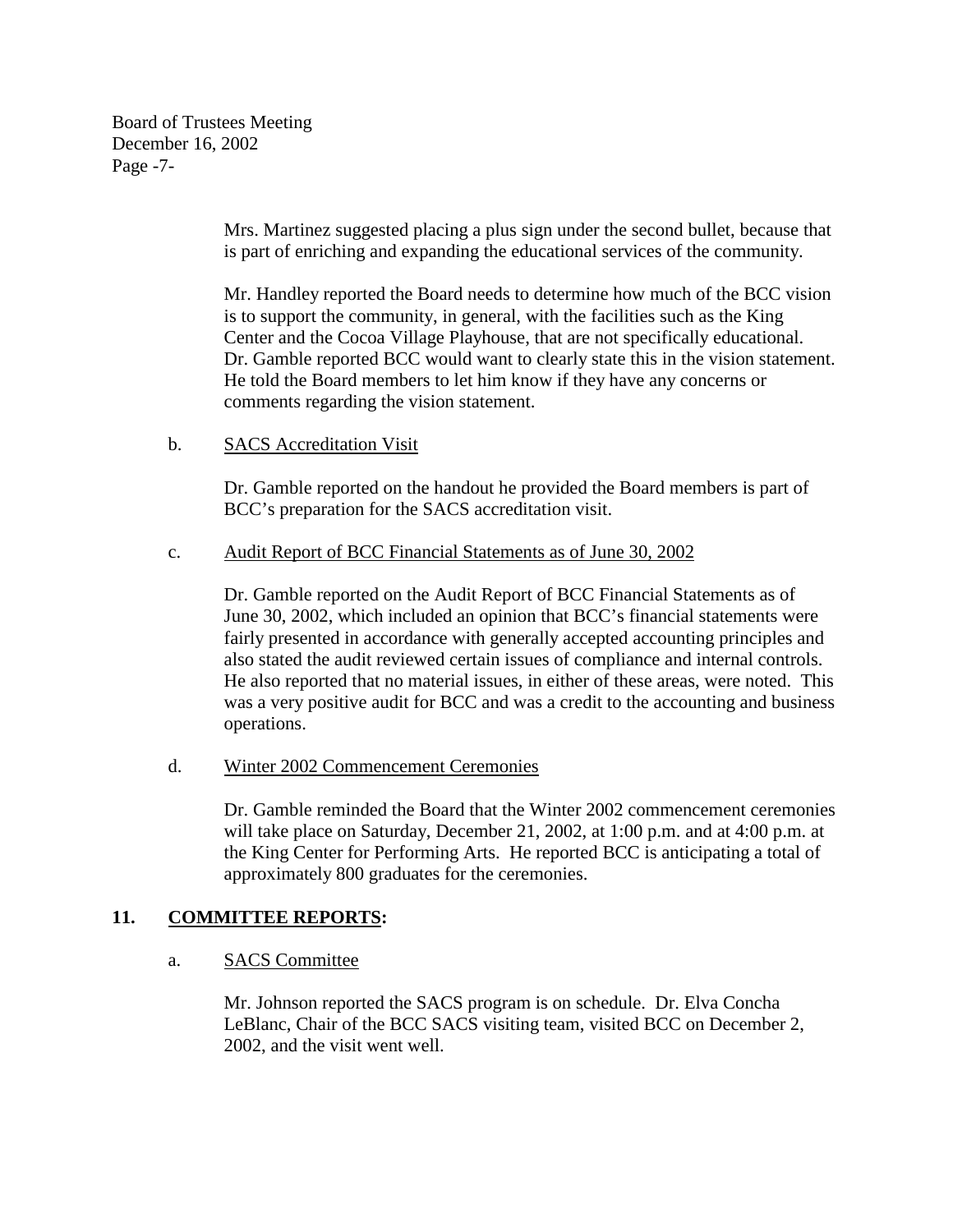Board of Trustees Meeting December 16, 2002 Page -8-

> Dr. Rosemary Layne, Special Assistant to the District President, SACS/Dean, Staff and Program Development reported the purpose of the visit was to see if BCC is logistically ready for the team that will be visiting BCC at the end of February 2003.

### b. Community Partnership

Mr. Johnson reported the Community Partnership with Brevard Community College falls in line with items Dr. Gamble spoke about regarding the quality of education and learning. The objective of the NAACP and the college is to build a first class, affordable education and to get the word out to more people in the community of programs and services offered at BCC. Mr. Johnson referred to a brochure that will be used as a recruiting tool.

#### c. VIP Task Force

Mrs. Martinez reported the VIP Task Force is presently complete. It designed all of the elements of both faculty and staff VIP programs. A final draft will be brought to the Board in January 2003.

#### d. King Center for the Performing Arts

Dr. Penn Williams reported the King Center endowment has increased. She reported there has only been one person interested in the development position for the King Center. She also reported the Beach Boys fundraiser is scheduled for the January 30, 2002, and tickets are now on sale.

#### e. Cocoa Village Playhouse

Mr. McCotter reported the Cocoa Village Playhouse will have four shows this year instead of five. The current show, "Meet Me in St. Louis," has been held over for two weeks. Dr. Brenda Fettrow, Cocoa Campus President, reported this was done to allow things to run smoother between the four different shows.

Mr. McCotter reported on the capital campaign committee to raise money for the annex. He also reported the strategic planning meeting was rescheduled due to schedule conflicts.